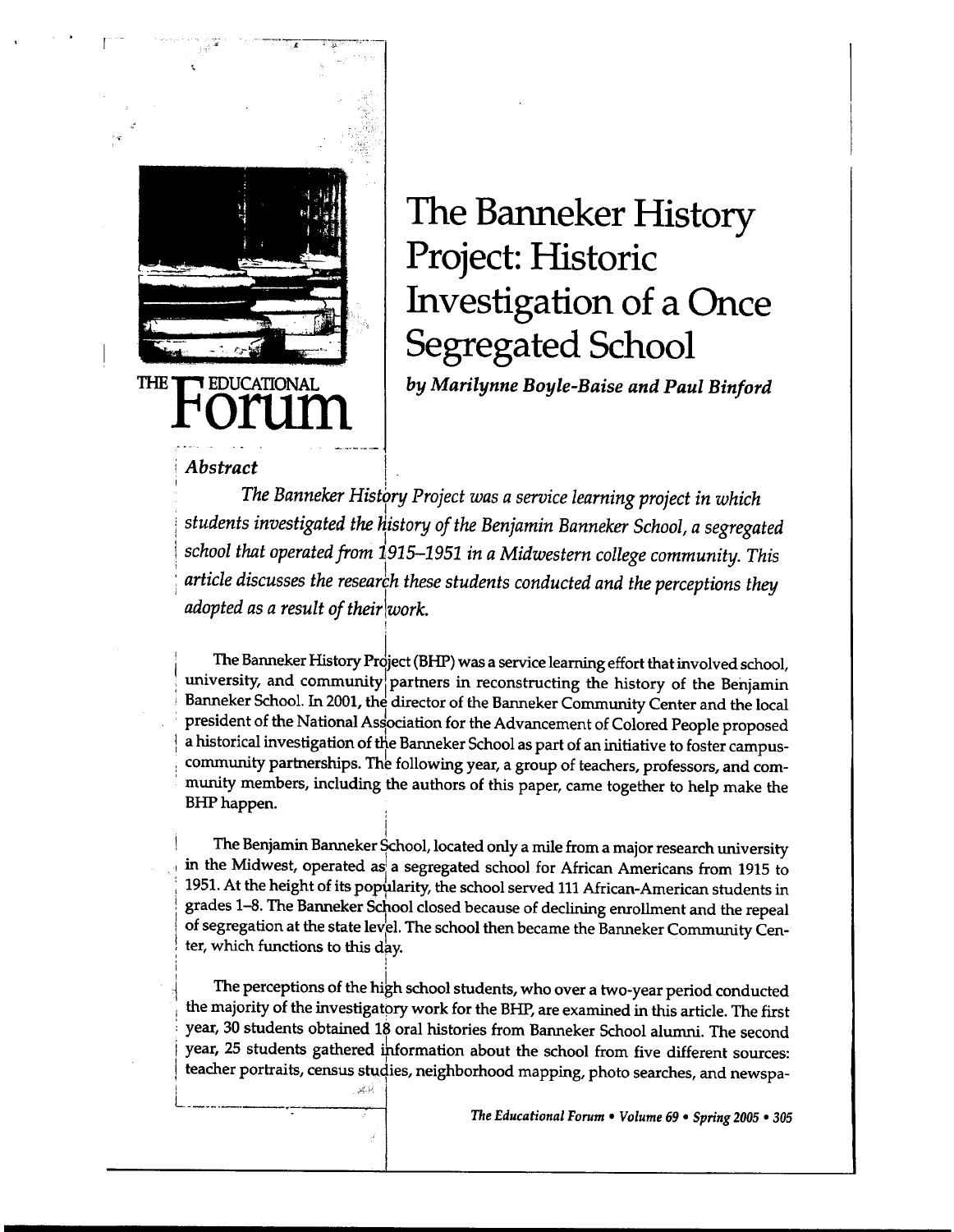per archives. They also added another oral history to the database. This group then developed and presented a museum-like exhibit of the Banneker School's history.

The students met almost every Friday for an hour during class time devoted to school clubs or special activities. Students worked collaboratively in inquiry teams, each directed by one or two project partners. At times, the school allowed them to



take field trips to collect historic data from archives and community sites. Alumni from the Banneker School met with students during this time to answer questions that arose from their investigations, often retelling and clarifying stories gathered earlier as part of the oral histories. Students also worked off-campus with a university archivist and a photographer to develop the exhibit of their findings.

This case study focuses on how the 25 students who conducted the research in the second year of the project constructed new understandings as a result of their participation in this service learning effort. These include:

- understandings students formed about social justice;
- reactions students had to authentic, inquiry-based pedagogy; and
- views of citizenship students developed from involvement in a grassroots initiative.

Based on this data, the authors offer insights for teachers who use service learning in their classes.

Several questions guided this study:

- What understandings do students form about racism and segregation from doing service work related to social justice?
- How do students understand history from doing firsthand inquiry into a school's past?
- How do students think of themselves as citizens based on their participation in such a project?

# *Service Learning for Social Justice, Historic Understanding, and Empowerment*

The BHP was primarily a social justice education project that used community service as its base. Adams (1997) and Bell (1997) suggested that social justice education should help students develop a sense of personal agency and social responsibility, analyze oppression at individual and institutional levels, and connect social understanding to civic action. Parker (2003) proposed that educators help students to become just indi-

*306* • The *Educational Forum* • *Volume* 69 • *Spring 2005*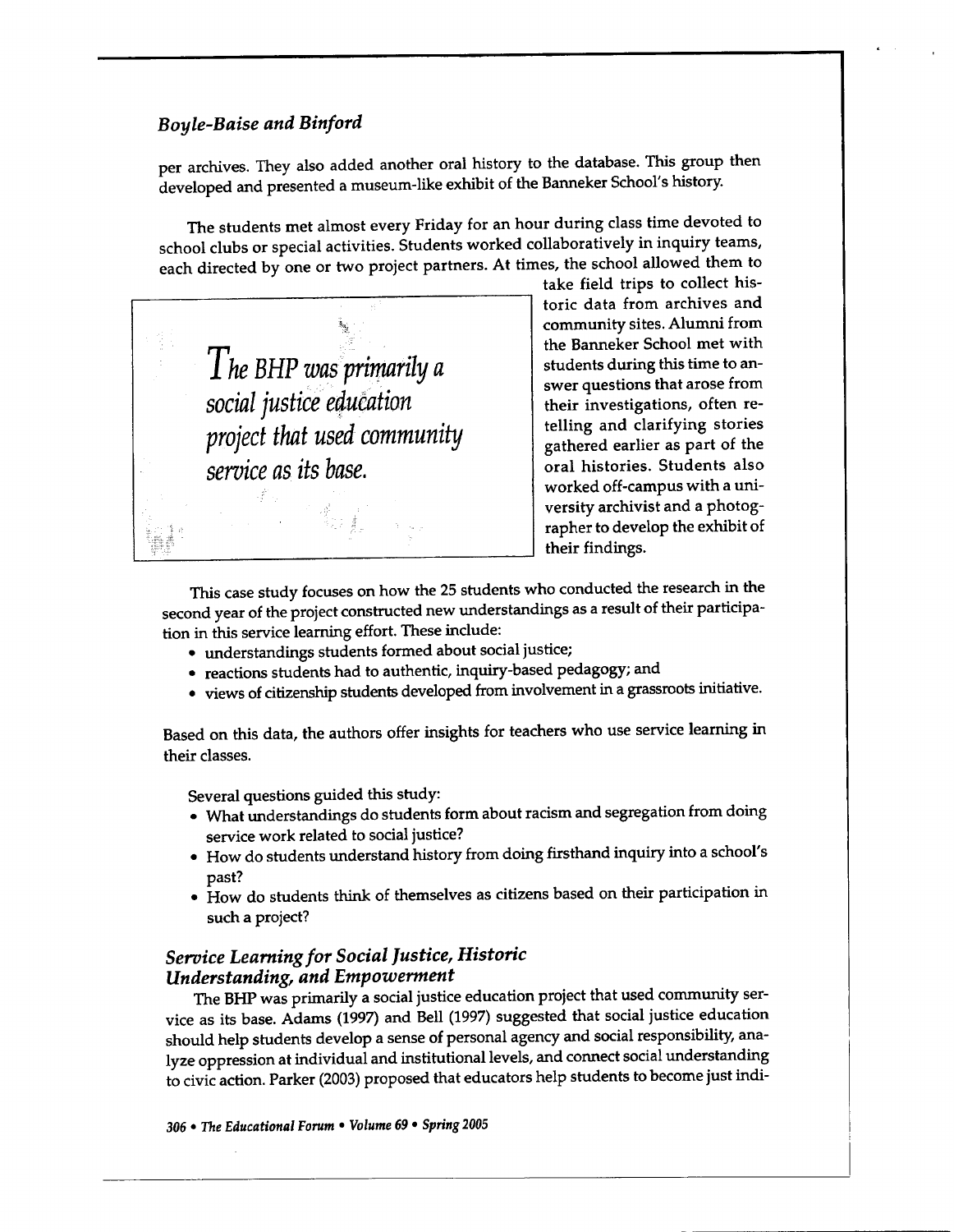#### *Research Reports*

viduals who work toward just societies by encouraging them to think from the perspectives of others and question underlying causes for systemic inequities. According to Adams (1997), activism is critical to social justice education; without it, awareness can lead to a sense of hopelessness.

Wade (2001) described eight characteristics of community service learning projects for social justice:

- student-centered learning;
- collaborative inquiry and partnership building;
- experiential learning;
- intellectual inquiry and perspective taking;
- analytical, social critique;
- multicultural emphasis;
- value-based consideration; and
- social activism focused on equity.

Bayle-Baise (2002) called this approach "multicultural service learning" or service work that affirms diversity, builds community, and questions inequality. Multicultural service learning should offer students opportunities to work with individuals who struggle with racism or live in poverty.

The BHP project also put students to work in the service of history. Gallman (2000) and Camarillo (2000) suggested that students make connections between current field experiences and past realities to enhance historic understanding. According to Camarillo (2000), service-learning projects can provide realistic experiences that encourage students to question how current problems are rooted in historical contexts. Students in secondary-level schools, particularly in western societies, tend to personalize history (Den Heyer 2003; Hallden 1998). Den Heyer (2003) suggested, therefore, that service-learning projects, like the BHP, emphasize social movements rather than individual heroism.

The BHP project gave students an opportunity to bring a forgotten tale of educational inequality to light, which resulted in these students believing that one can and should bring about community change. Service learning often is considered a vehicle for civic empowerment, helping develop a sense of agency and social responsibility (e.g., Barber 1992; Battistoni 1997). According to Schwerin (1997), service learning can empower students by increasing their political skills, developing their critical consciousness, and constructing relationships with community groups.

Several other service learning projects directly informed this project. Anand et al. (2002) helped seventh-grade students study the history of desegregation in their town. Those students, like the students who were involved in this study, conducted oral histories with people who participated in struggles for equity which, thereby, deepened their understandings of the politics of race. Joeden-Forgey and Puckett (2000) worked with college history majors in the historic study of an urban, African-American neighborhood. Similar to this study, students learned to conduct primary, historic inquiry and

*The Educational Forum* • *Volume 69* • *Spring 2005* • *<sup>307</sup>*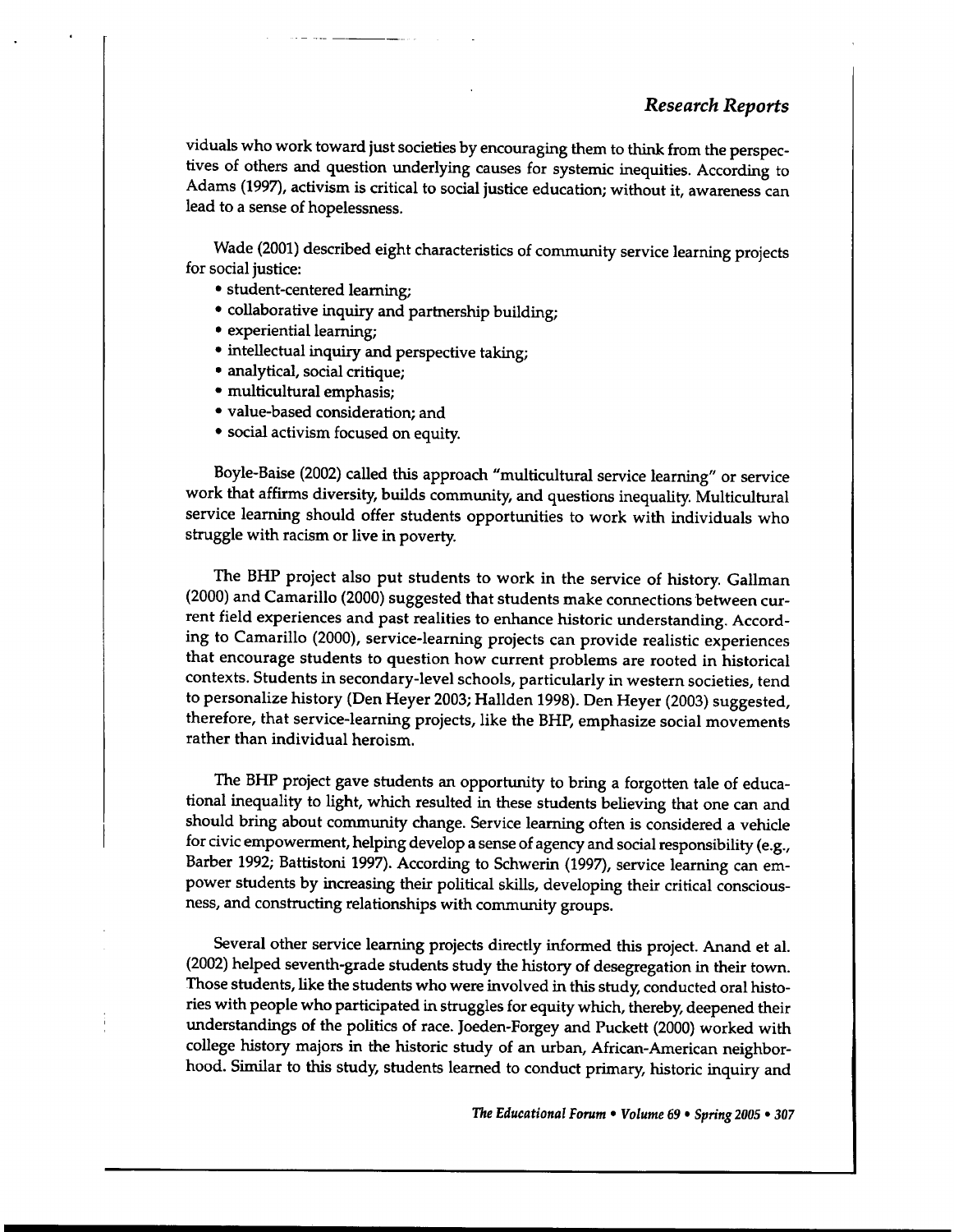uncovered documents that revealed the past accomplishments of a minority group. Youniss and Yates (1997) studied the effect that working in a soup kitchen while taking a social justice course had on middle-class, urban African-American high school students. In their essays and discussions, students (quoted in Youniss and Yates 1997, 81) described themselves as willing to "fight for what is right" and to become "a force in the world."

# *Data Collection and Analyses*

The BHP was a qualitative, naturalistic, and ethnographic study that sought opinions held by student participants using an interpretive lens (Atkinson and Hammersley 1994; LeCompte, Preissle and Tesch 1993). Potential distinctions related to students' race/ ethnicity, prior community service, and home neighborhood were examined. Leaders of the BHP project, in conjunction with the project's partners, observed the students, collected interview data, and took field notes.

The 25 students who participated voluntarily in the second year of the project received no course or service-learning credit or grade. Three students were male; two were biracial (African American and European American, and Hispanic and European American) and one was European American. The remaining 22 students were female; three were African American, two were Indian American, one was Latina (Brazilian American), one was Israeli American, and 14 were European American. There was a mix of juniors (12) and seniors (13). Four students were from the neighborhood in which the

*The BHP project gave students an opportunity to bring <sup>a</sup> forgotten tale of educational inequality to light, which resulted in these students believing that one can and should bring about community change.* 

Banneker School is located. Twenty students had prior experience with community service. Most considered themselves involved citizens, though their engagement ranged from volunteer stints at church or the community kitchen to intensive fund-raising and construction work for the school's chapter of Habitat for Humanity.

A combination of interview, participant observation, and document collection methods was used to triangulate data (Denzin 1989). Three 30-45-minute interviews were conducted with students in small groups throughout the year. To ensure consistency, scheduled standardized formats were used (Denzin 1989). More

than 30 hours of field notes were taken during weekly seminars, project leaders' meetings, and field trips. E-mail communications related to the BHP also became part of the data.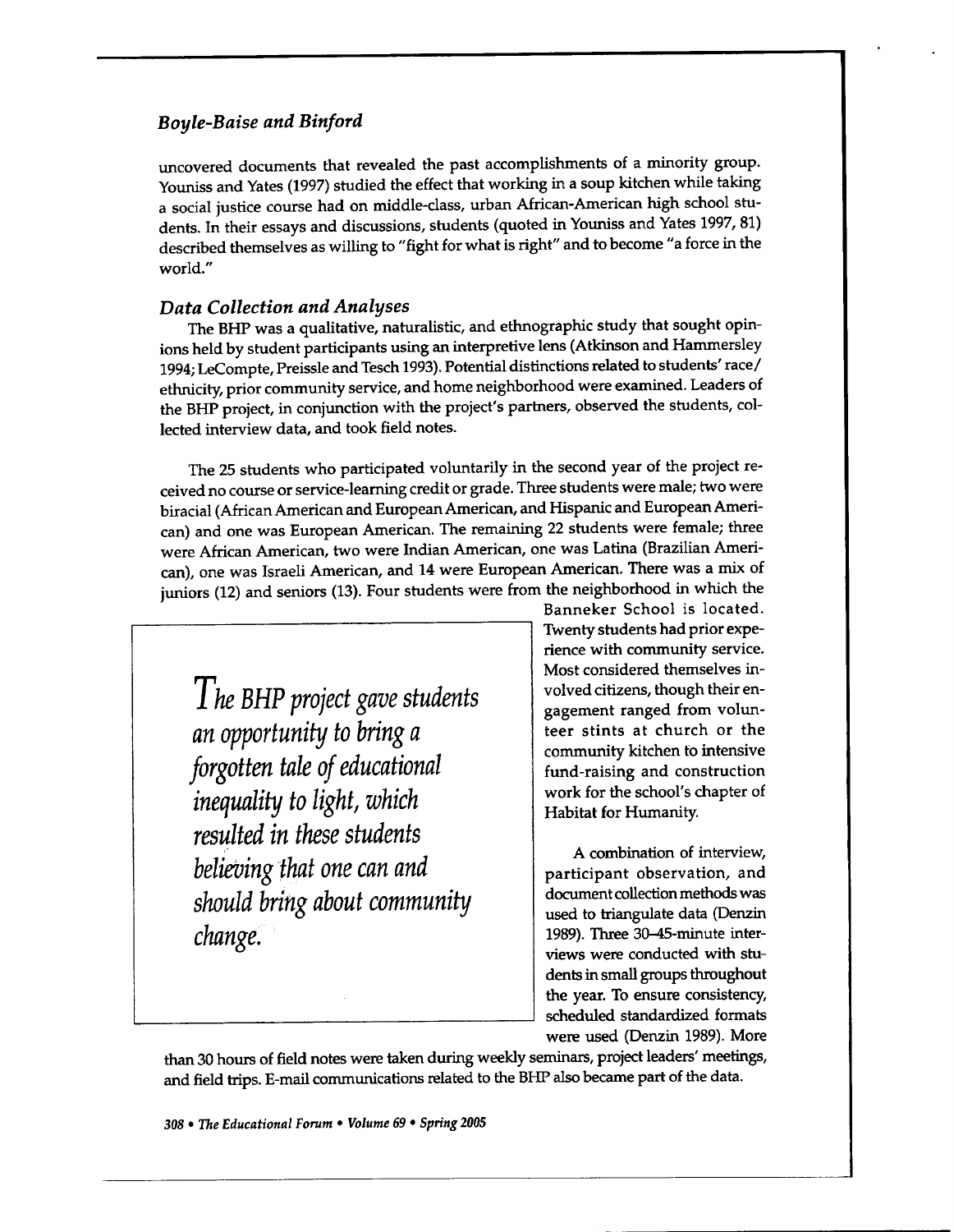#### *Research Reports*

In an effort to remain open to what students said and how they said it, multiple data sources (Strauss and Corbin 1998) were examined. The literature also heightened sensitivity to opinions that emerged from the data. Interviews were recorded and transcribed. Line-by-line analysis and open coding (Strauss and Corbin 1998) identified major themes, noting the names of students next to their ideas and counting the frequency at which ideas were mentioned. Constant comparison analysis (Glaser and Strauss 1967) grasped distinctions in students' perceptions related to race, prior community service, or home neighborhood.

Observation data provided a general description of what happened in the field and served to clarify, corroborate, and question students' self-reports (i.e., interviews and reflective writings). Critical incidents cited in field notes were studied to learn more about students' perceptions of racism, segregation, or social justice. E-mails supported trends that emerged from observations and interviews.

## *Learning about Racism*

I

Three themes about racism, segregation, and social justice emerged from the data collected about the Banneker School: (1) it's all new to me, (2) racism wasn't so bad, and (3) it's how people lived every day.

Students were overwhelmingly shocked to learn that their town once housed a segregated school. One student proclaimed, "Our town, once racially segregated? No way! I've lived here for 14 years and this never crossed my mind. Our town is very diverse today. Just by looking at my high school I can see how true this is." Many knew about slavery and Jim Crow activities, but considered racism a brutal condition found in Southern states. Most students had never heard of the Banneker Community Center or knew that it had once been a segregated school. "It's all new to me" was a phrase heard repeatedly among European American students. However, the African-American students who participated in the project said that they found stories of past discrimination to be "things I pretty much expected."

Banneker elders, or alumni of the school, described the neighborhood as integrated at that time. African-American and European-American families lived on the same block and often stuck together because they lacked material wealth and were ostracized by the well-heeled citizens affiliated with the university. On school days, African-American and European-American children walked together until they had to split up to go to separate schools. Some European-American students took these stories to mean that racism "really wasn't that bad," adding that people were not "killing one another or setting houses on fire," nor were the races "completely separate." Some students tried to figure out why "nobody seemed incensed" by racial separation. They began to realize that there were different kinds of racism, ranging from tacit to mentally degrading to physically brutal. One student said, "There are different levels of racism which I hadn't realized before." Another noted, "I had been aware that certain groups of people, whether by race or class, get the short end of the stick. Now I'm able to point out specific examples and recognize how those occur."

309 The *Educational Forum* • *Volume* 69 • *Spring 2005* • 309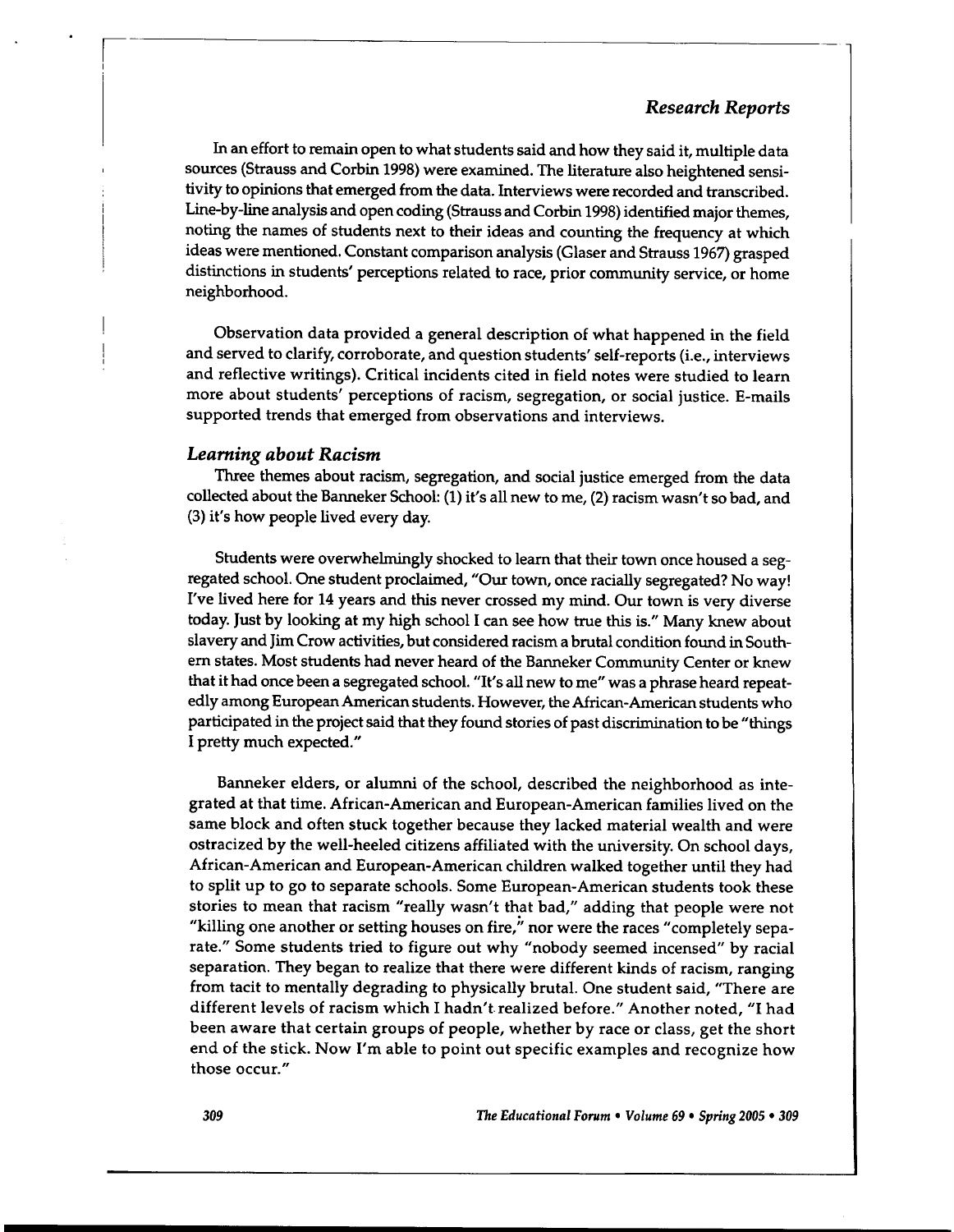Most students of color made more sophisticated distinctions and struggled to construct a broader social framework for racism. They recognized that though there was "a lot of love and friendship in the neighborhood," no one said racism was "not so bad."

A majority of students stated that hearing personal accounts of segregation was the highlight of the BHP. These accounts made racism personal-something that people lived every day. One participant said, "I am learning a lot about individual people instead of the history as a whole. It's been cool to look into the life of one person affected by the Banneker School." Elders told compelling stories about their lives as children in <sup>a</sup> segregated setting. As they told these personal stories, the elders often became emotional because they were considered different from---often inferior to--European-American students. Students listened in stunned, attentive silence, recognizing that racism was intensely personal and had a lifelong impact.

*On school days, African-American and European-American children walked together until they had to split up to go to separate schools.* 

# *Learning Through Firsthand Investigation*

Most students found the personal research they did more interesting than textbookoriented learning and seemed intrigued by creating a story instead of reading it secondhand. They talked a great deal about two themes: getting to write the stories and what makes history.

In the BHP, students constructed, questioned, documented, and presented knowl-

edge about racism in their community. When they compared abstract, anesthetized information in textbooks to real, personal narratives from elders, they found textbookbased study wanting. One student said, "All my other experiences with research have been looking it up in a book. But, we're getting to write the story." Doing firsthand research helped students connect. One student explained, "It helps you get attached to what you are doing. I can say I know the guy who lived in this house." Many students realized that people are important sources of historic information. One student explained, "Getting to know people and listening to their actual stories instead of just reading about what happened helps you understand it more thoroughly."

A third of the students said that they heard views rarely found in their textbooks. They added, "A lot you learn in textbooks is about the South. Personal accounts are something you don't get in history classes." Though students seemed to find personal histories compelling, they found situating these stories in context difficult. For example, when one elder recalled dressed-up African-American children riding to a university play in the back of a flatbed truck while European-American children rode on school buses, some students wondered why elders accepted this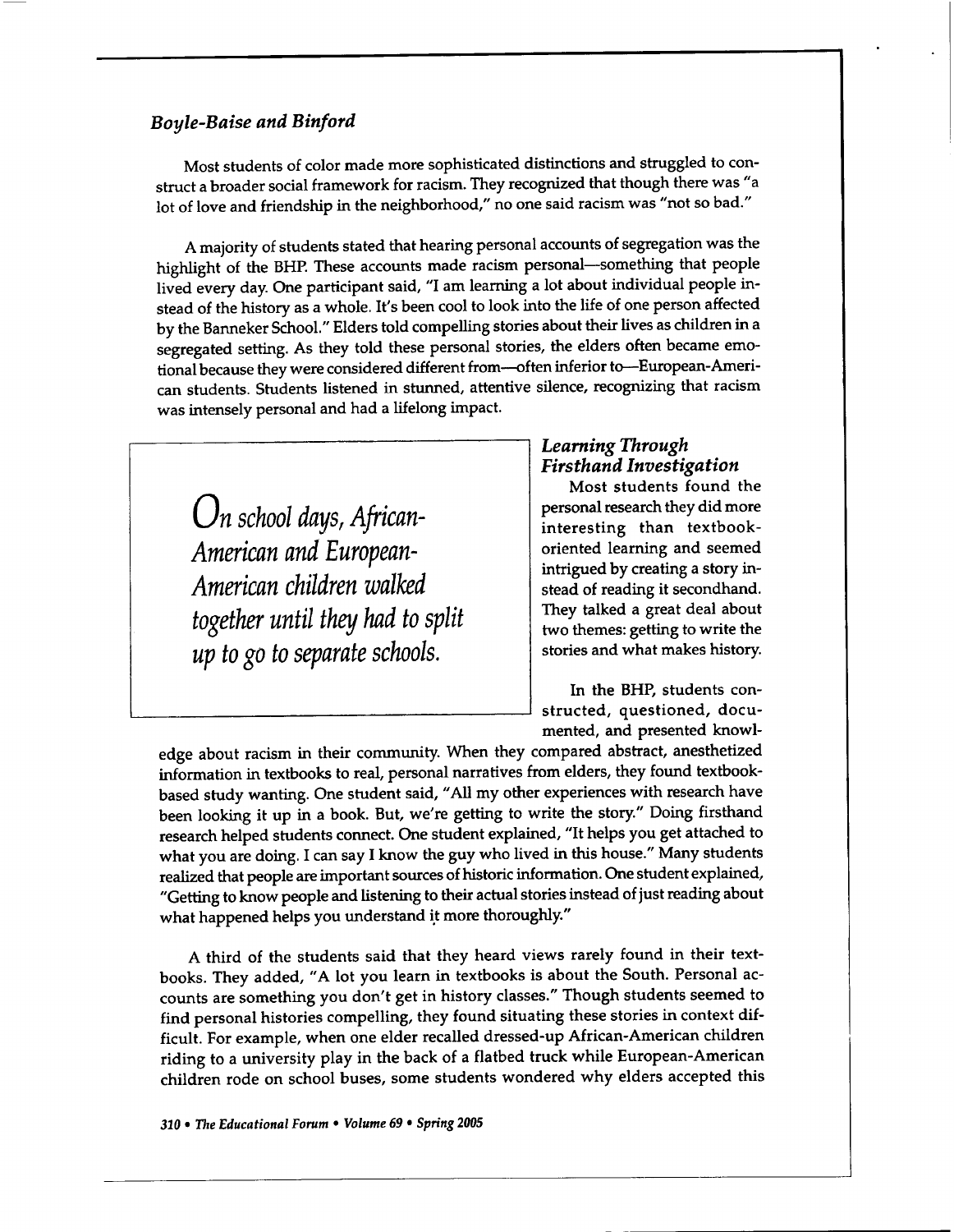treatment. They did not understand that the times supported acquiescence, not resistance, to racism.

Students discovered that conducting research was a difficult, yet interesting and worthwhile process. They realized that historical information was not readily available. The students also found that stories of racism can be lost because people either do not recognize their worth or are not proud to tell the stories. One student related, "It's very difficult to find the information you want because community members didn't think it was important to keep records of Banneker School."

#### *Citizenship: Making a Difference*

Spurred by their historic studies, students wondered how they could confront racism in their own lives. Though the goals of this service learning project—learning about racism and doing inquiry-were somewhat motivating, most students were drawn in by the chance to right a wrong in their community. Many had done prior community service and looked for ways to become better citizens. "The project made me aware of things I can do to become a better citizen. I already had this feeling that I should help and make people aware of problems. It opened my eyes to problems here, as well as in the world." The project reinforced students' commitments to give back to the community. One student explained, "I realized that if I didn't do the work, no one else would. I learned I can be as active as I want without limitations." In the future, the students planned to be part of the solution instead of part of the problem. One student explained, "I don't like it when people don't take action and just stand back in their own little shell." For some students, making a difference meant challenging their own biases and then making an effort every day to talk to people of different ethnicities and races. At least half of the group felt more informed about and connected to the community.

Their comments suggested a coming of age: they felt more grown up, more in control of who they were, and more in touch with issues that impacted their community. Students wanted to learn more about segregation and to teach this information to others. Some took a more critical stance, talking more about becoming active, justiceoriented citizens.

Knowledge of local history made students feel more connected to their community. They defined informed citizens as better citizens and found themselves "becoming more aware" of racism in their town. Many students stated, "What is important is to get out there and make people. aware of the problems with segregation and stereotypes." Students felt empowered by their work. One African-American student said that she was more comfortable talking about racism, while another felt that he had more pride in his background.

Project leaders arranged for local leaders actively engaged in social justice causes to speak with students. One panel member asked students to consider how often they interacted with groups other than their own, urging them to get to know someone different. Subsequent discussion focused on students' awareness of their own school cliques.

*The Educational Forum* • *Volume 69* • *Spring 2005* • *311*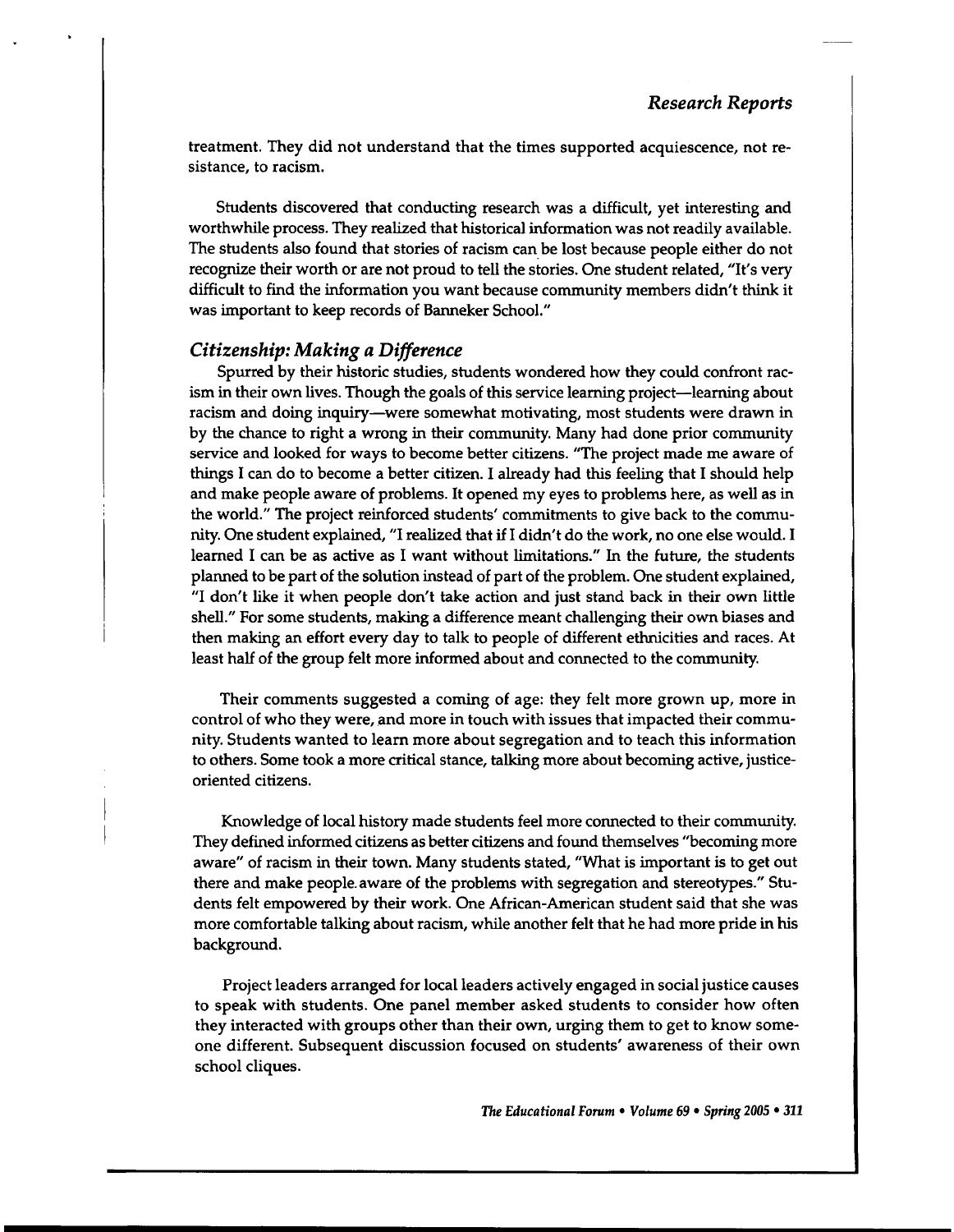In final interviews, students described the divisions they now saw in their schools. "When I walk through the hallways, I can see that people are divided up," said one student. Other students felt that nothing had really changed. "There was segregation in the past and there still is," said one student. "I'm more aware of it now." Students also said that as they learned about segregation, they gained an appreciation for going to school with students from all racial groups.

A few students, mostly those of color, talked explicitly about taking action for social justice and planned to be activists. This group defined social action as "acting against injustice," "supporting anti-racism," and" questioning oppression." These students thought they had gained leadership and organizational skills that would serve them well in those roles.

## *Patterns and Possibilities*

This service learning project supports many of the aims mentioned in the literature for teaching social justice, developing historic understanding, and practicing citizen empowerment. As envisioned by Adams (1997), most students began to shift their views of racism, to see racism as a personal affront, and to develop more nuanced understandings of segregation. The elders' firsthand testimonies offered compelling stories that prompted conceptual shifts in students' thinking about racism. Direct contact with survivors of segregation seemed particularly powerful in helping the students see things

*Most students found the personal research they did more interesting than textbook-oriented learning and seemed intrigued* by *creating a story instead of reading it secondhand.* 

from others' perspectives and change their thinking as suggested by Parker (2003). Students did not back away from serious study of injustice or racism. Rather, they seemed ready to confront their misconceptions and inform their oversights. This service learning project helped students tackle thorny issues by learning about injustice from people who experienced it.

Though the project initially did not involve studying social movements that impacted this era, as suggested by Den Heyer

(2003), varying perceptions of segregation fostered some discussion of contexts. Past events were linked to present events and, as suggested by Camarillo (2000), previous instances of school segregation were related to present-day segregation cases. Discussion time was too limited, however, to explore these comparisons at length.

As evidenced by the BHP, service learning can empower students civically by helping them develop personal agency and social responsibility (e.g., Battistoni 1997). Students seemed to become more conscious of racism and more willing to act to reduce it (Schwerin 1997). They also left the BHP with a commitment to be a civic force in the world.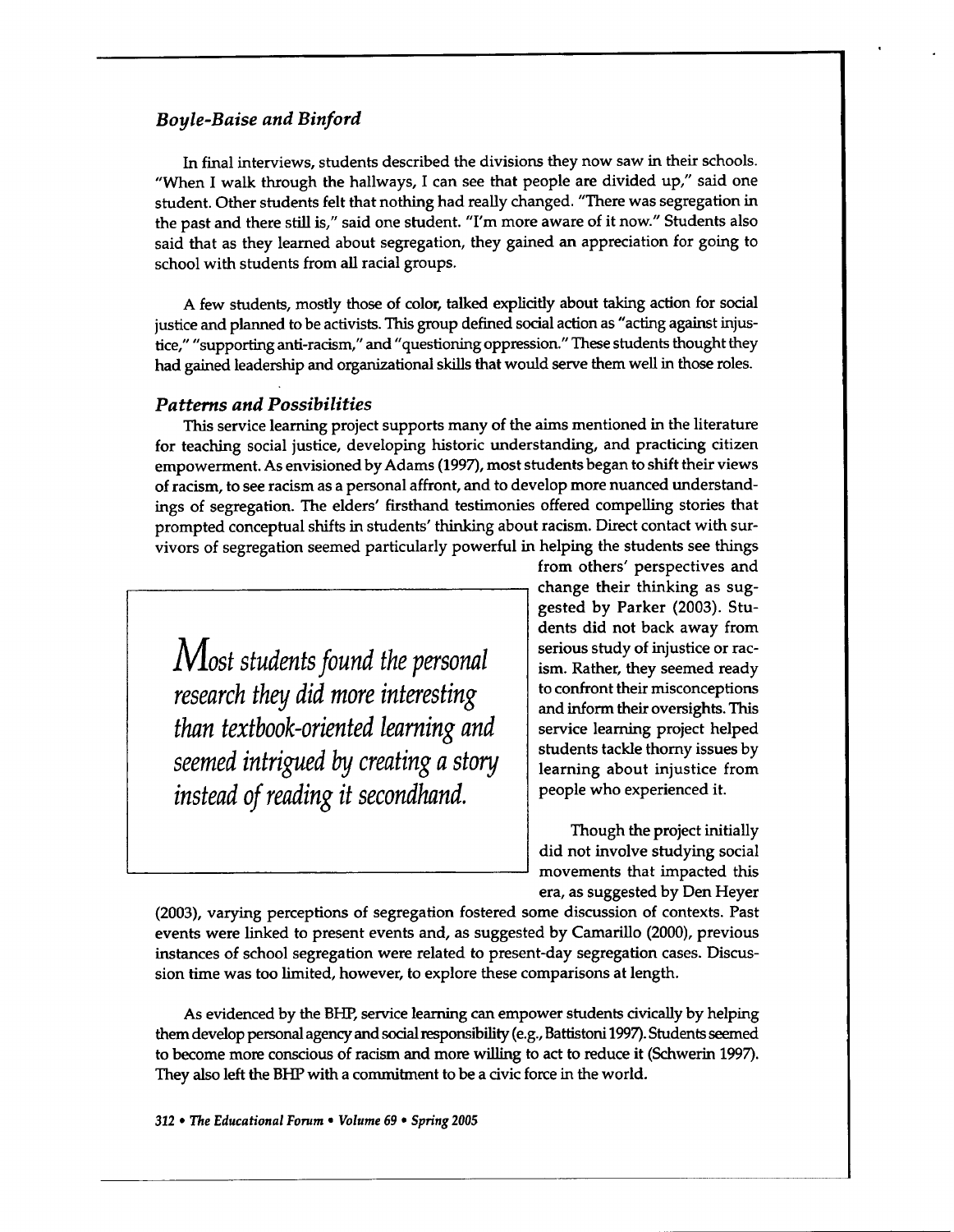#### *Implications for Teachers*

' . --------------------

The BHP connected students with a history of local racism that they did not know existed. For many, it was transformational to grasp the meaning of being marginalized in history. Students' desire to right the wrong of past racism kept them engaged for an entire year on a project for which they received no class credit. This suggests that teachers should look for ways for students to tap into histories of silence and bring untold stories of inequality to life.

Historical inquiry can be an engaging platform for service learning. Weary of staid textbooks, students eagerly embraced the challenge of forging their own historical narratives. BHP participants suggested that other teachers and students find worthy, local history projects-things that need to be done, but haven't been-and pursue them through primary research.

The BHP also supported the use of eyewitness accounts. Student discussions with the elders produced some of the project's most poignant moments. Firsthand experiences, however, need to be treated sensitively. Eyewitness accounts can differ substantially from the generic versions often found in classroom texts, offering more critical and complicated views.

The importance of the culminating event-in our case, the unveiling of the exhibit-cannot be overemphasized. The exhibit served as a motivator throughout the school year, with many students dedicating after-school hours to its completion.

Ideally, projects similar to the Banneker History Project would be offered as a course or incorporated into a course offering such as American History or American Government. Because the BHP was an extracurricular activity, scheduling sessions and communicating with students were problematic. Ample time was not available for BHP participants to reflect and discuss history and social justice issues. Teachers also should consider scheduling a review midway through the project to help resolve problems and maintain project momentum.

A critical factor in any service learning project is a vibrant teacher motivator. The BHP project was blessed with a dynamic, committed social studies teacher who believed in social justice, recruited students to participate, and promoted the project within the community.

#### *An Invitation for More Discussion*

A description and analysis of the Banneker History Project as perceived by high school students was presented in this paper. This study, along with those mentioned earlier, suggests that service learning can be a basis for social justice education and historic inquiry can be a tool for examining past injustice. Such examinations can transform how students perceive themselves as human beings and citizens.

At the end of the Banneker History Project, students were asked whether such <sup>a</sup> project should be tackled by others. They overwhelmingly said yes. Ideally, this study will spur similar learning projects.